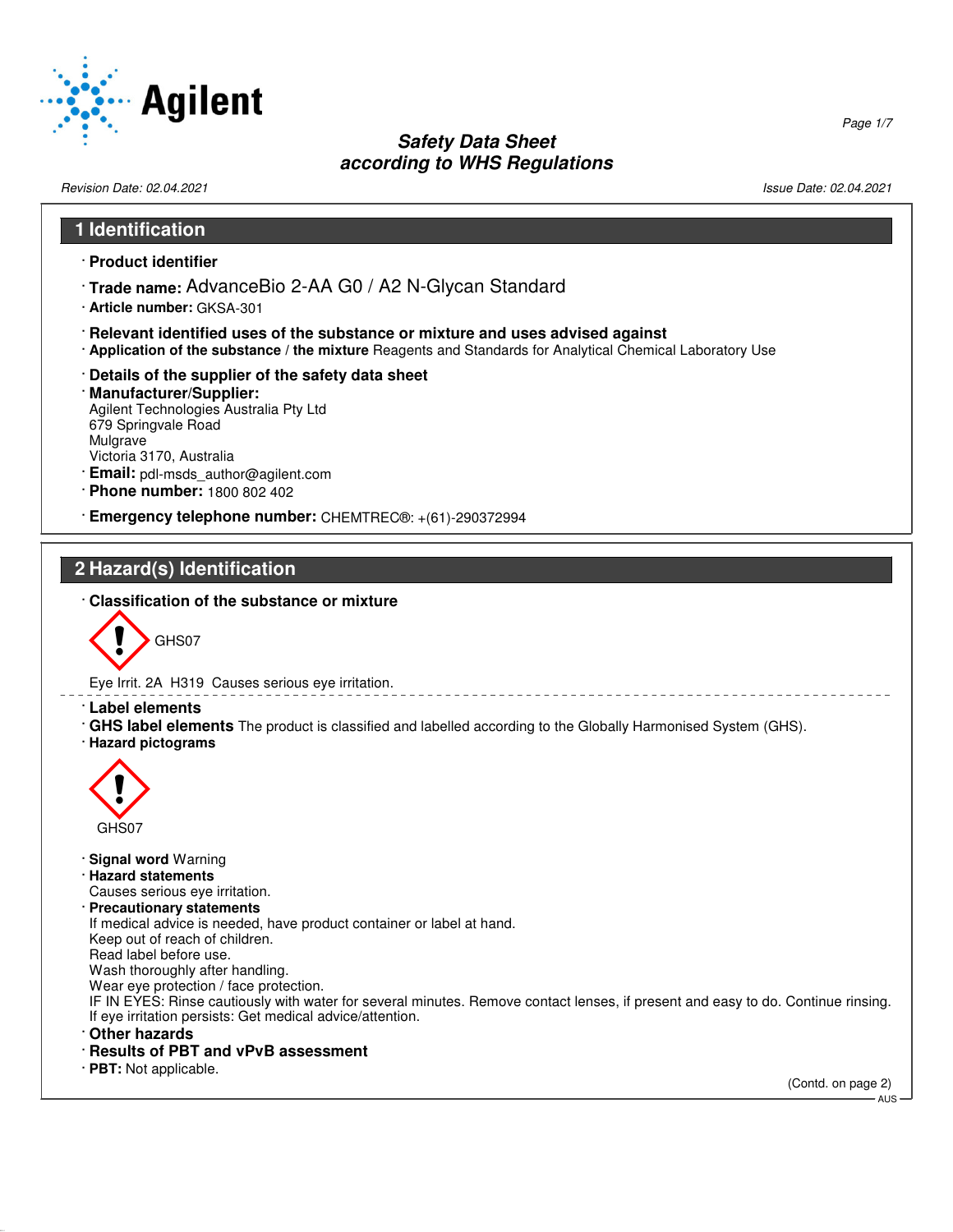Revision Date: 02.04.2021 Issue Date: 02.04.2021

#### **Trade name:** AdvanceBio 2-AA G0 / A2 N-Glycan Standard

(Contd. of page 1)

· **vPvB:** Not applicable.

## **3 Composition and Information on Ingredients**

#### · **Chemical characterisation: Mixtures**

- · **Description:** Mixture of substances listed below with nonhazardous additions.
- · **Dangerous components:**
- 118-92-3 anthranilic acid 1-50%
- · **Additional information:** For the wording of the listed hazard phrases refer to section 16.

#### **4 First Aid Measures**

- · **Description of first aid measures**
- · **General information:**

Symptoms of poisoning may even occur after several hours; therefore medical observation for at least 48 hours after the accident.

- · **After inhalation:** Supply fresh air; consult doctor in case of complaints.
- · **After skin contact:** Generally the product does not irritate the skin.
- · **After eye contact:** Rinse opened eye for several minutes under running water. If symptoms persist, consult a doctor.
- · **After swallowing:** If symptoms persist consult doctor.
- · **Information for doctor:**
- · **Most important symptoms and effects, both acute and delayed** No further relevant information available.
- · **Indication of any immediate medical attention and special treatment needed** No further relevant information available.

## **5 Fire Fighting Measures**

- · **Extinguishing media**
- · **Suitable extinguishing agents:** Use fire extinguishing methods suitable to surrounding conditions.
- · **Special hazards arising from the substance or mixture** No further relevant information available.
- · **Advice for firefighters**
- · **Protective equipment:** No special measures required.

#### **6 Accidental Release Measures**

- · **Personal precautions, protective equipment and emergency procedures** Wear protective gloves / eye protection / face protection.
- · **Environmental precautions:** Do not allow to enter sewers/ surface or ground water.
- · **Methods and material for containment and cleaning up:** Pick up mechanically.
- · **Reference to other sections**

52.0.1.1

- See Section 7 for information on safe handling.
- See Section 8 for information on personal protection equipment.
- See Section 13 for disposal information.

 AUS (Contd. on page 3)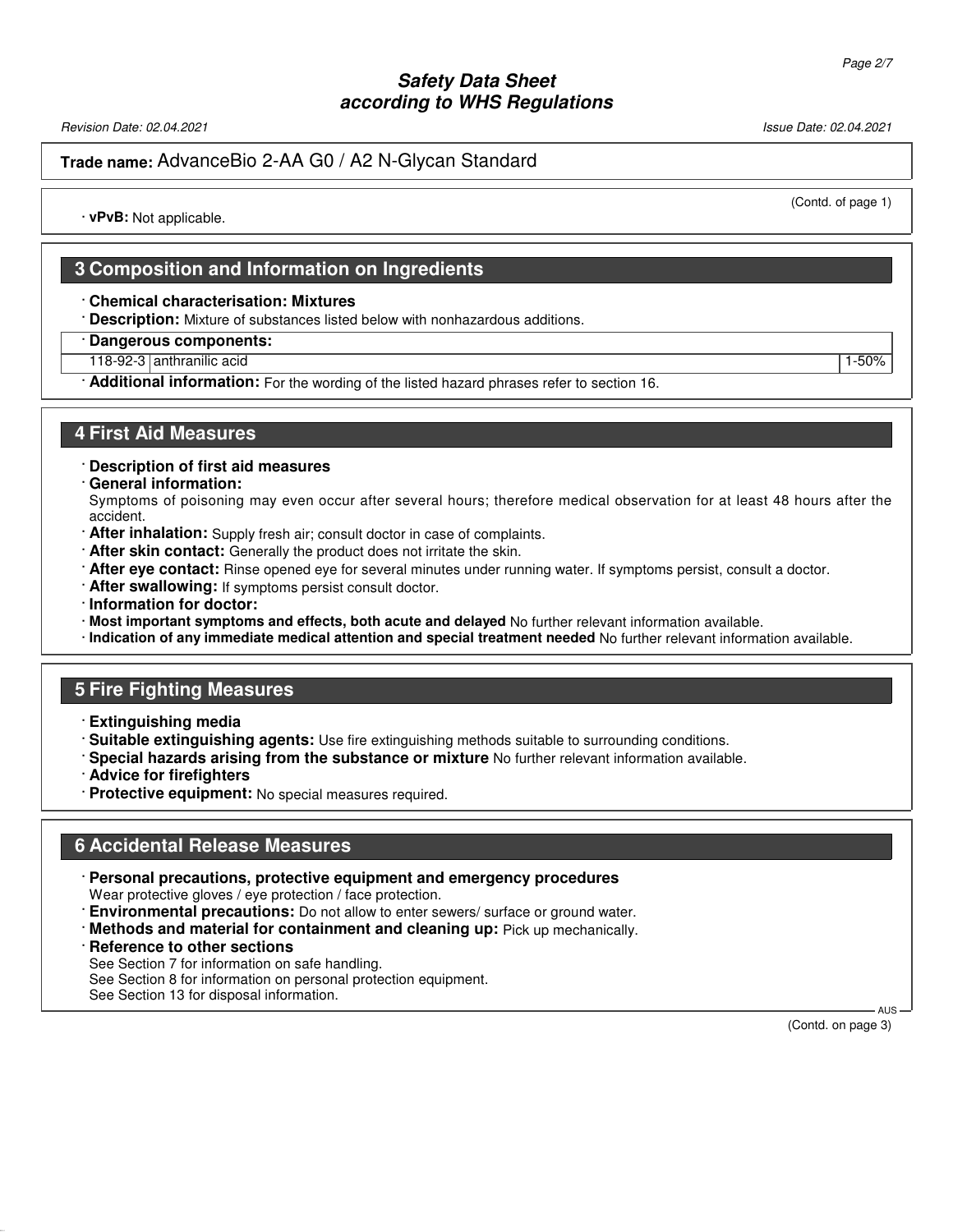Revision Date: 02.04.2021 2012 12:04:2021 20:04.2021 20:04:20:04 20:04:20:04 20:04:20:04 20:04:20:04 20:04:20:0

## **Trade name:** AdvanceBio 2-AA G0 / A2 N-Glycan Standard

(Contd. of page 2)

## **7 Handling and Storage**

- · **Handling:**
- · **Precautions for safe handling** No special precautions are necessary if used correctly.
- · **Information about fire and explosion protection:** No special measures required.
- · **Conditions for safe storage, including any incompatibilities**
- · **Storage:**
- · **Requirements to be met by storerooms and receptacles:** No special requirements.
- · **Information about storage in one common storage facility:** Not required.
- · **Further information about storage conditions:** Keep container tightly sealed.
- · **Specific end use(s)** No further relevant information available.

# **8 Exposure controls and personal protection**

- · **Additional information about design of technical facilities:** No further data; see item 7.
- · **Control parameters**
- · **Ingredients with limit values that require monitoring at the workplace:**
- The product does not contain any relevant quantities of materials with critical values that have to be monitored at the workplace.
- · **Additional information:** The lists valid during the making were used as basis.
- · **Exposure controls**
- · **Personal protective equipment:**
- · **General protective and hygienic measures:** Keep away from foodstuffs, beverages and feed. Immediately remove all soiled and contaminated clothing Wash hands before breaks and at the end of work. Avoid contact with the eyes. Avoid contact with the eyes and skin.
- · **Respiratory protection:** Not required.
- · **Protection of hands:**

The glove material has to be impermeable and resistant to the product/ the substance/ the preparation.

Selection of the glove material on consideration of the penetration times, rates of diffusion and the degradation

- **Material of gloves** Wear suitable gloves.
- · **Penetration time of glove material**
- The exact break through time has to be found out by the manufacturer of the protective gloves and has to be observed.
- · **Eye protection:**



Tightly sealed goggles

## **9 Physical and Chemical Properties**

- · **Information on basic physical and chemical properties**
- · **General Information**
- · **Appearance:**
- **Form:** Solid

52.0.1.1

**Colour:** According to product specification

(Contd. on page 4)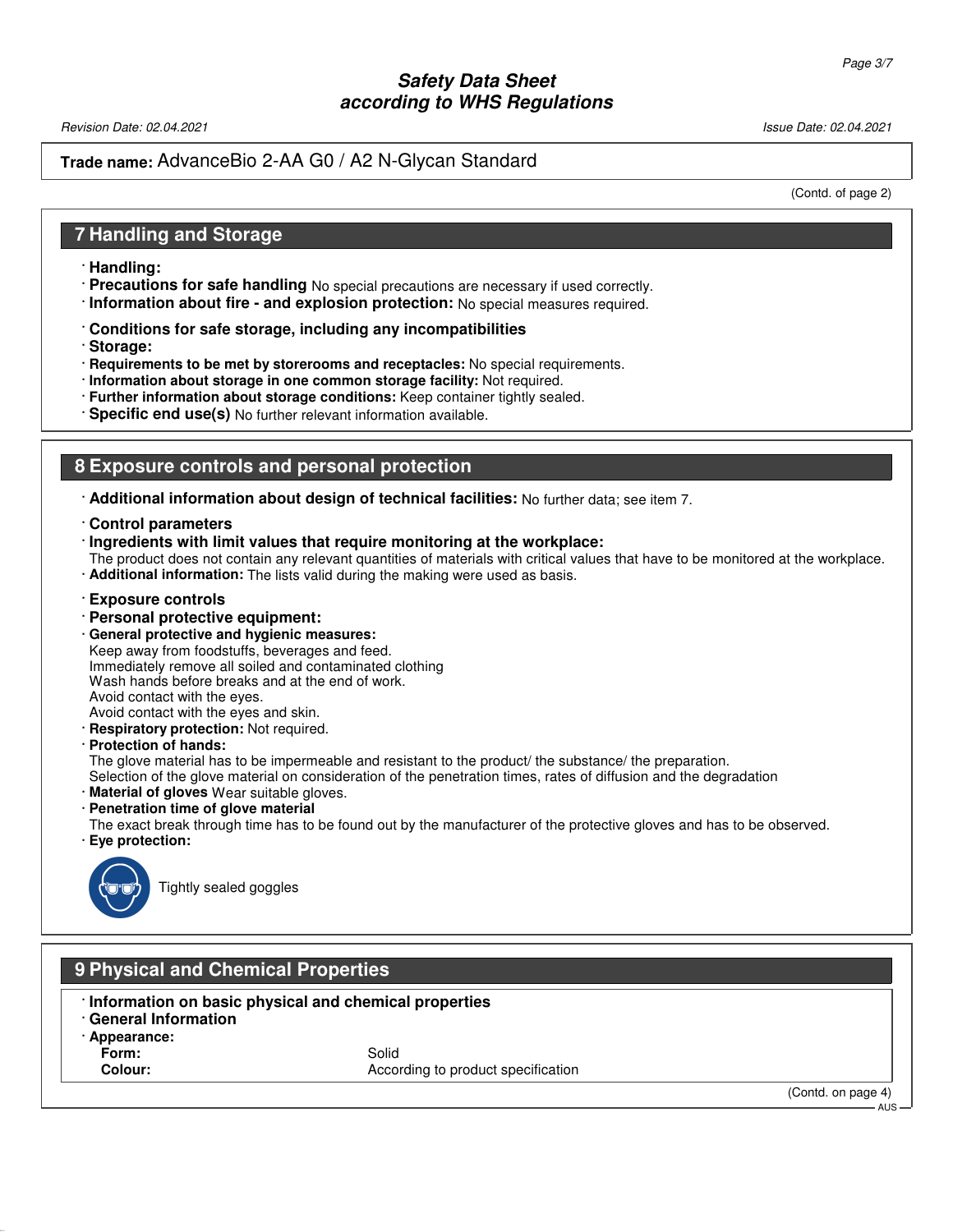Revision Date: 02.04.2021 2021 2021 20:04.2021 20:04.2021 20:04.2021 20:04.2021 20:04.2021

## **Trade name:** AdvanceBio 2-AA G0 / A2 N-Glycan Standard

|                                                           | (Contd. of page 3)                            |  |
|-----------------------------------------------------------|-----------------------------------------------|--|
| Odour:                                                    | Characteristic                                |  |
| · Odour threshold:                                        | Not determined.                               |  |
| · pH-value:                                               | Not applicable.                               |  |
| <b>Change in condition</b>                                |                                               |  |
| Melting point/freezing point:                             | Undetermined.                                 |  |
| Initial boiling point and boiling range:                  | Undetermined.                                 |  |
| · Flash point:                                            | Not applicable.                               |  |
| · Flammability (solid, gas):                              | Not determined.                               |  |
| · Ignition temperature:                                   | 530 °C                                        |  |
| · Decomposition temperature:                              | Not determined.                               |  |
| · Auto-ignition temperature:                              | Product is not selfigniting.                  |  |
| <b>Explosive properties:</b>                              | Product does not present an explosion hazard. |  |
| <b>Explosion limits:</b>                                  |                                               |  |
| Lower:                                                    | Not determined.                               |  |
| Upper:                                                    | Not determined.                               |  |
| · Vapour pressure:                                        | Not applicable.                               |  |
| Density:                                                  | Not determined.                               |  |
| <b>Relative density</b>                                   | Not determined.                               |  |
| · Vapour density                                          | Not applicable.                               |  |
| · Evaporation rate                                        | Not applicable.                               |  |
| Solubility in / Miscibility with                          |                                               |  |
| water:                                                    | Soluble.                                      |  |
| · Partition coefficient: n-octanol/water: Not determined. |                                               |  |
| · Viscosity:                                              |                                               |  |
| Dynamic:                                                  | Not applicable.                               |  |
| Kinematic:                                                | Not applicable.                               |  |
| · Solvent content:                                        |                                               |  |
| <b>Solids content:</b>                                    | 100.0%                                        |  |
| $\cdot$ Other information                                 | No further relevant information available.    |  |

# **10 Stability and Reactivity**

· **Reactivity** No further relevant information available.

· **Chemical stability**

52.0.1.1

- · **Thermal decomposition / conditions to be avoided:** No decomposition if used according to specifications.
- · **Possibility of hazardous reactions** No dangerous reactions known.
- · **Conditions to avoid** No further relevant information available.

· **Incompatible materials:** No further relevant information available.

· **Hazardous decomposition products:** No dangerous decomposition products known.

(Contd. on page 5)

**AUS**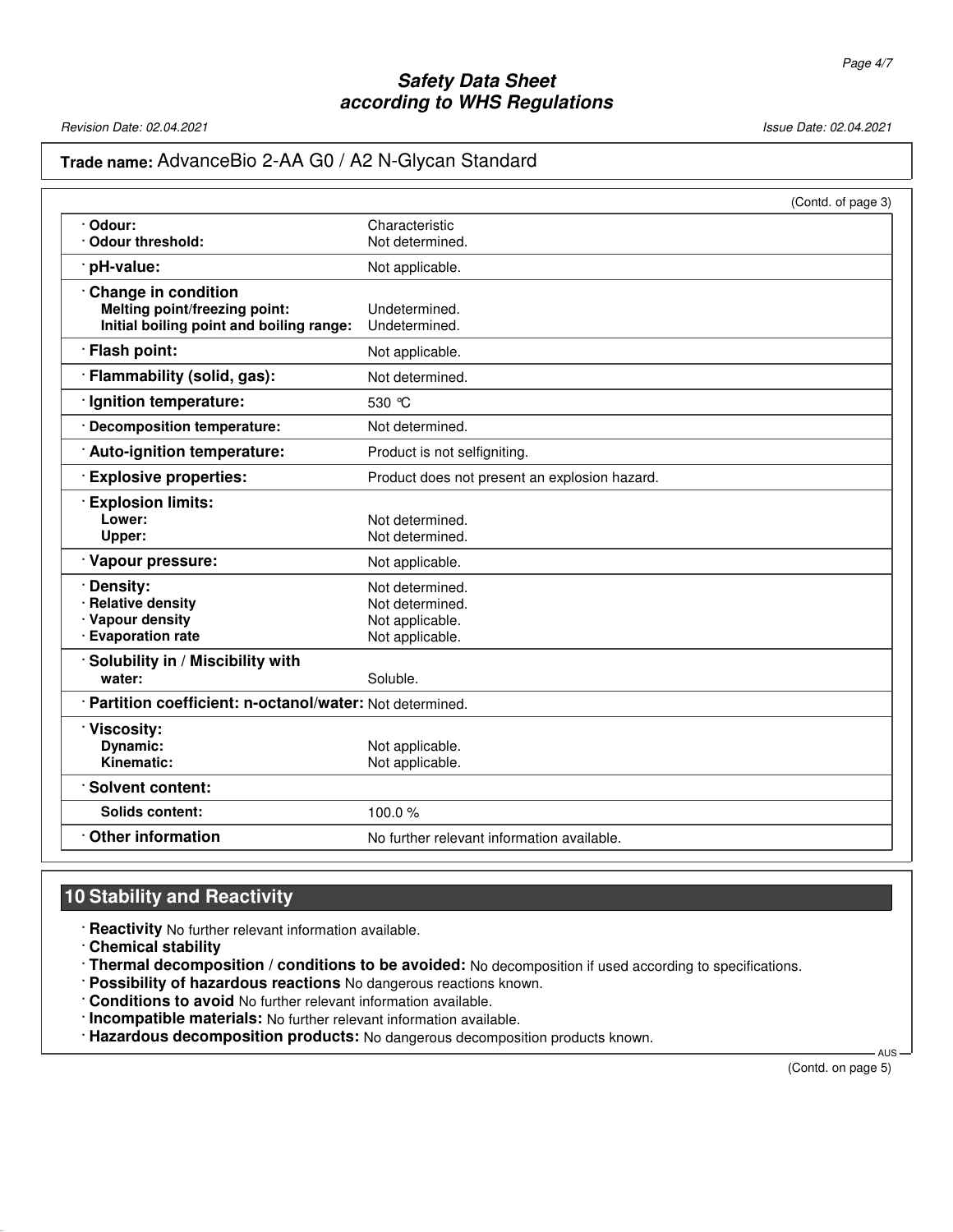Revision Date: 02.04.2021 Issue Date: 02.04.2021

## **Trade name:** AdvanceBio 2-AA G0 / A2 N-Glycan Standard

(Contd. of page 4)

### **11 Toxicological Information**

#### · **Information on toxicological effects**

· **Acute toxicity**

· **LD/LC50 values relevant for classification:**

**118-92-3 anthranilic acid**

Oral LD50 4,549 mg/kg (rat)

· **Primary irritant effect:**

· **Skin corrosion/irritation** May be harmful in contact with skin.

· **Serious eye damage/irritation** Irritating effect.

· **Respiratory or skin sensitisation** No sensitising effects known.

· **Additional toxicological information:**

The product shows the following dangers according to the calculation method of the General EU Classification Guidelines for Preparations as issued in the latest version:

Irritant

## **12 Ecological Information**

- · **Toxicity**
- · **Aquatic toxicity:** No further relevant information available.
- · **Persistence and degradability** No further relevant information available.
- · **Behaviour in environmental systems:**
- · **Bioaccumulative potential** No further relevant information available.
- · **Mobility in soil** No further relevant information available.
- · **Additional ecological information:**
- · **General notes:**

Water hazard class 1 (German Regulation) (Self-assessment): slightly hazardous for water

Do not allow undiluted product or large quantities of it to reach ground water, water course or sewage system.

- · **Results of PBT and vPvB assessment**
- · **PBT:** Not applicable.
- · **vPvB:** Not applicable.
- · **Other adverse effects** No further relevant information available.

#### **13 Disposal considerations**

· **Waste treatment methods**

· **Recommendation** Must not be disposed together with household garbage. Do not allow product to reach sewage system.

- · **Uncleaned packaging:**
- · **Recommendation:** Disposal must be made according to official regulations.
- · **Recommended cleansing agents:** Water, if necessary together with cleansing agents.

#### **14 Transport information**

52.0.1.1

Not Regulated, De minimis Quantities

(Contd. on page 6) AUS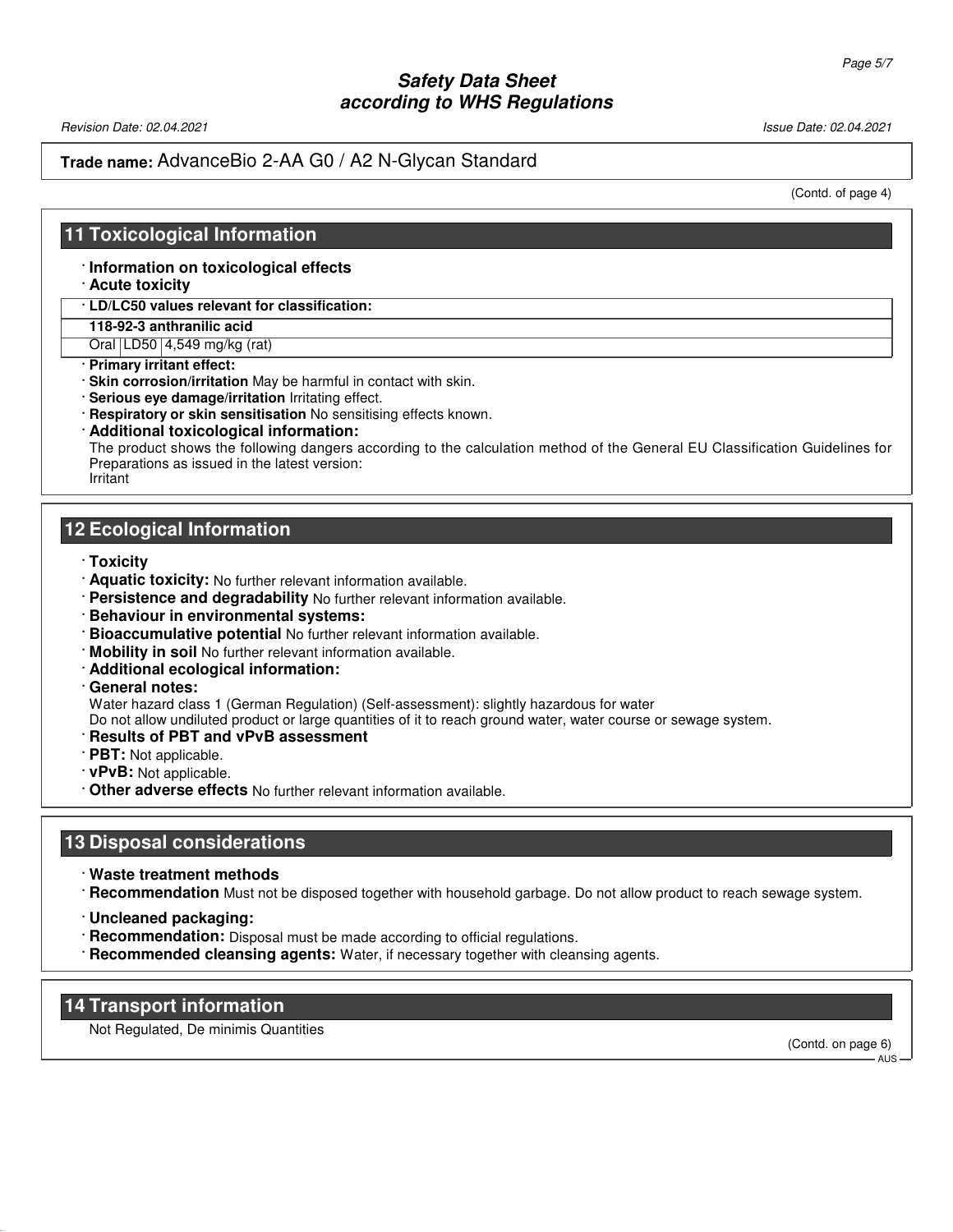Revision Date: 02.04.2021 2021 2021 2022 20:04.2021 20:04.2021 20:04.2021 20:04.2021 20:04.2021 20:04.2021 20:04

## **Trade name:** AdvanceBio 2-AA G0 / A2 N-Glycan Standard

|                                                                                          |                 | (Contd. of page 5) |
|------------------------------------------------------------------------------------------|-----------------|--------------------|
| · UN-Number<br>· ADG, ADN, IMDG, IATA                                                    | not regulated   |                    |
| · UN proper shipping name<br>· ADG, ADN, IMDG, IATA                                      | not regulated   |                    |
| · Transport hazard class(es)                                                             |                 |                    |
| · ADG, ADN, IMDG, IATA<br>· Class                                                        | not regulated   |                    |
| · Packing group<br>· ADG, IMDG, IATA                                                     | not regulated   |                    |
| <b>Environmental hazards:</b>                                                            | Not applicable. |                    |
| · Special precautions for user                                                           | Not applicable. |                    |
| Transport in bulk according to Annex II of Marpol and<br>the IBC Code<br>Not applicable. |                 |                    |
| · UN "Model Regulation":                                                                 | not regulated   |                    |

### **15 Regulatory information**

· **Safety, health and environmental regulations/legislation specific for the substance or mixture**

· **Australian Inventory of Industrial Chemicals**

118-92-3 anthranilic acid

· **Standard for the Uniform Scheduling of Medicines and Poisons**

None of the ingredients is listed.

· **Australia: Priority Existing Chemicals**

None of the ingredients is listed.

· **GHS label elements** The product is classified and labelled according to the Globally Harmonised System (GHS).

#### · **Hazard pictograms**



52.0.1.1

· **Signal word** Warning

· **Hazard statements**

Causes serious eye irritation.

· **Precautionary statements**

If medical advice is needed, have product container or label at hand. Keep out of reach of children.

Read label before use.

Wash thoroughly after handling.

Wear eye protection / face protection.

IF IN EYES: Rinse cautiously with water for several minutes. Remove contact lenses, if present and easy to do. Continue rinsing. If eye irritation persists: Get medical advice/attention.

(Contd. on page 7) AUS